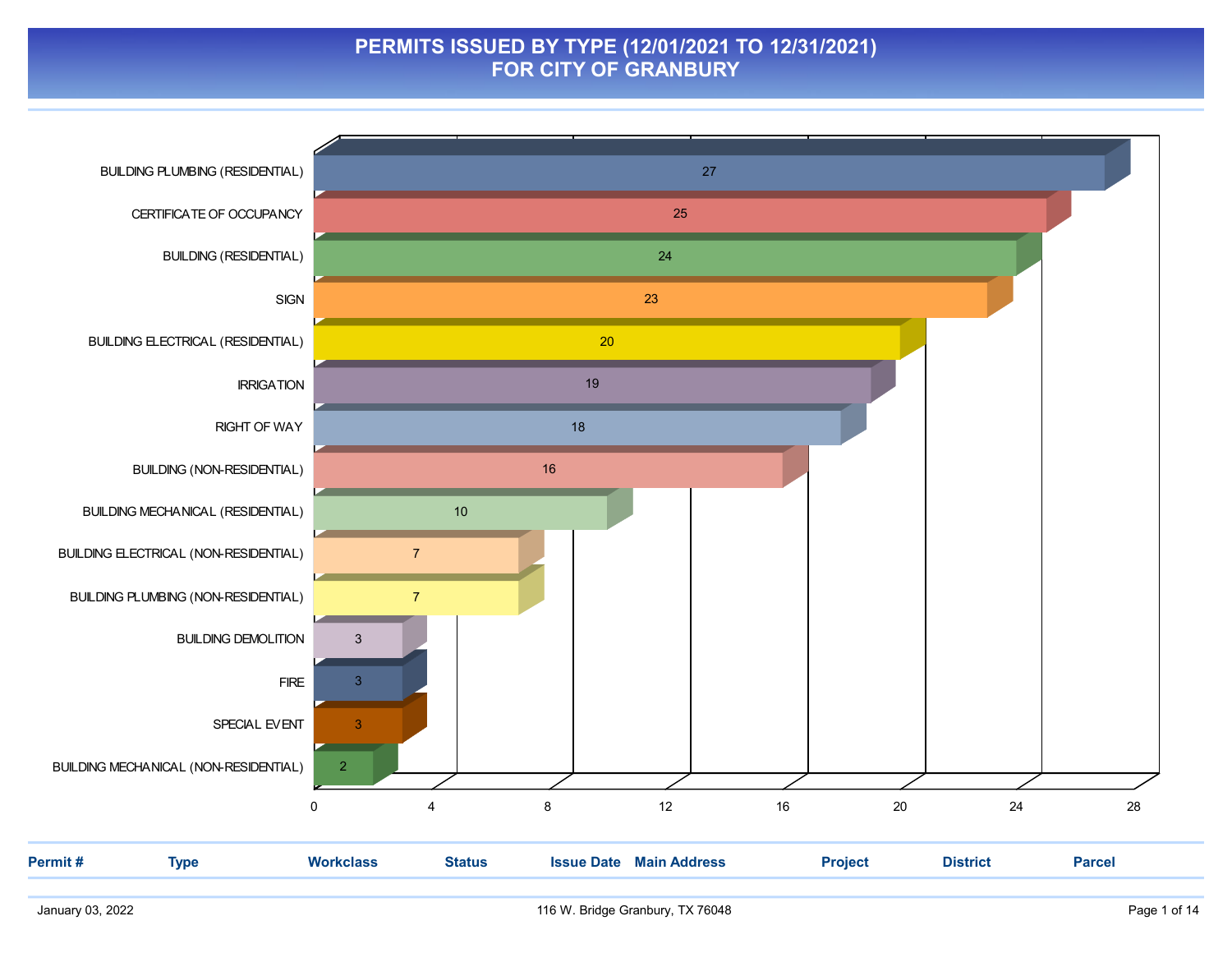| Permit#                           | <b>Type</b>                          | <b>Workclass</b>       | <b>Status</b> |            | <b>Issue Date Main Address</b>                    | <b>Project</b> | <b>District</b>  | <b>Parcel</b> |
|-----------------------------------|--------------------------------------|------------------------|---------------|------------|---------------------------------------------------|----------------|------------------|---------------|
| <b>BUILDING (NON-RESIDENTIAL)</b> |                                      |                        |               |            |                                                   |                |                  |               |
| BLDC-014596-2021                  | <b>Building</b><br>(Non-Residential) | Alteration/Repair      | Issued        | 12/01/2021 | 3022 Fall Creek Hwy,<br>Granbury, TX 76049        |                | City of Granbury | R43796        |
| BLDC-014599-2021                  | <b>Building</b><br>(Non-Residential) | Roof                   | Issued        | 12/01/2021 | 3611 Plaza East Ct.<br>Granbury, TX 76049         |                | City of Granbury | R28291        |
| BLDC-014601-2021                  | <b>Building</b><br>(Non-Residential) | <b>New</b>             | In Review     | 12/01/2021 | 104 W Doyle St, Granbury,<br>TX 76048             |                | City of Granbury | R36964        |
| BLDC-014568-2021                  | <b>Building</b><br>(Non-Residential) | New                    | In Review     | 12/01/2021 | 2011 E Highway 377,<br>Granbury, TX 76048         |                | City of Granbury |               |
| BLDC-014619-2021                  | <b>Building</b><br>(Non-Residential) | Alteration/Repair      | Issued        | 12/02/2021 | 3902 E Us Highway 377,<br>109, Granbury, TX 76049 |                | City of Granbury | R102286       |
| BLDC-014616-2021                  | <b>Building</b><br>(Non-Residential) | Alteration/Repair      | Issued        | 12/02/2021 | 301 E Us Highway 377,<br>Granbury, TX 76048       |                | City of Granbury | R99561        |
| BLDC-014618-2021                  | <b>Building</b><br>(Non-Residential) | Accessory<br>Structure | Issued        | 12/02/2021 | 510 W Pearl St, Granbury,<br>TX 76048             |                | City of Granbury | R38483        |
| BLDC-014656-2021                  | <b>Building</b><br>(Non-Residential) | New                    | Issued        | 12/08/2021 | 472 Howard Clemmons.<br>Granbury, TX 76048        |                | City of Granbury | R91716        |
| BLDC-014657-2021                  | <b>Building</b><br>(Non-Residential) | <b>New</b>             | <b>Issued</b> | 12/08/2021 | 476 Howard Clemmons,<br>Granbury, TX 76048        |                | City of Granbury | R91716        |
| BLDC-014674-2021                  | <b>Building</b><br>(Non-Residential) | <b>New</b>             | Issued        | 12/10/2021 | 3726 Fm 4, Acton, TX<br>76049                     |                | City of Granbury |               |
| BLDC-014705-2021                  | <b>Building</b><br>(Non-Residential) | Alteration/Repair      | Issued        | 12/14/2021 | 1835 Acton Hwy,<br>Granbury, TX 76049             |                | City of Granbury | R37518        |
| BLDC-014729-2021                  | <b>Building</b><br>(Non-Residential) | Alteration/Repair      | Issued        | 12/17/2021 | 715 Autumn Ridge Dr.<br>Granbury, TX 76048        |                | City of Granbury | R92610        |
| BLDC-014778-2021                  | <b>Building</b><br>(Non-Residential) | Roof                   | Issued        | 12/21/2021 | 1303 W Pearl St, Granbury,<br><b>TX 76048</b>     |                | City of Granbury | R36657        |
| BLDC-014526-2021                  | <b>Building</b><br>(Non-Residential) | Addition               | Issued        | 12/21/2021 | 735 E Us Highway 377,<br>Granbury, TX 76048       |                | City of Granbury | R38913        |
| BLDC-014785-2021                  | <b>Building</b><br>(Non-Residential) | Alteration/Repair      | <b>Issued</b> | 12/22/2021 | 1601 W Pearl St, Granbury,<br><b>TX 76048</b>     |                | City of Granbury |               |
| BLDC-014292-2021                  | <b>Building</b><br>(Non-Residential) | Accessory<br>Structure | Issued        | 12/27/2021 | 501 E Moore St, Granbury,<br>TX 76048             |                | City of Granbury | R37826        |

#### PERMITS ISSUED FOR BUILDING (NON-RESIDENTIAL): 16

| <b>BUILDING (RESIDENTIAL)</b> |                                  |                   |               |            |                                             |                  |         |  |  |
|-------------------------------|----------------------------------|-------------------|---------------|------------|---------------------------------------------|------------------|---------|--|--|
| BLDR-014597-2021              | <b>Building</b><br>(Residential) | <b>Boat Dock</b>  | <b>Issued</b> | 12/03/2021 | 3530 Abes Landing Dr,<br>Granbury, TX 76049 | City of Granbury | R101790 |  |  |
| BLDR-014614-2021              | <b>Building</b><br>(Residential) | Alteration/Repair | Issued        | 12/06/2021 | 1500 Seabiscuit Dr.<br>Granbury, TX 76049   | City of Granbury |         |  |  |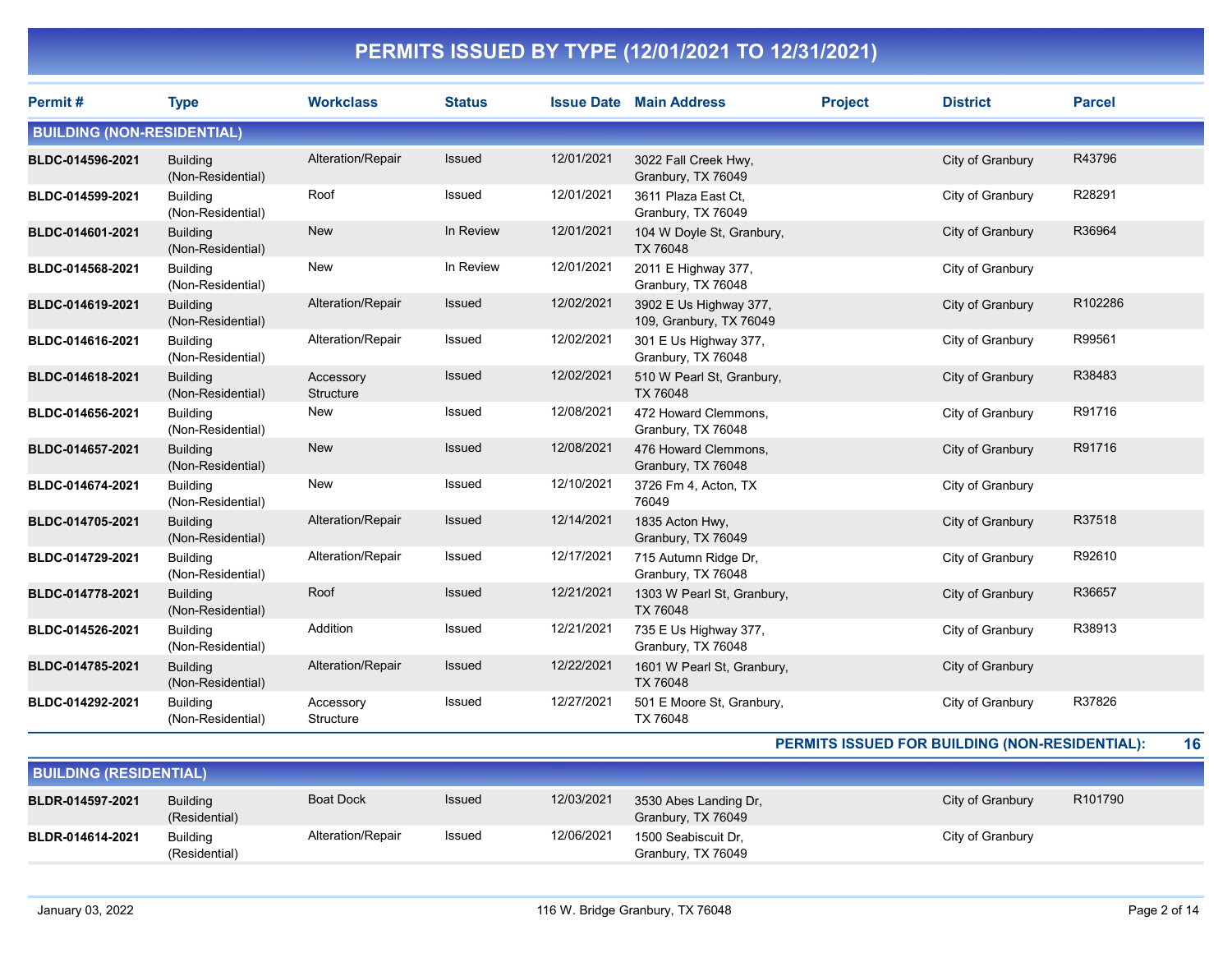| Permit#          | <b>Type</b>                      | <b>Workclass</b>       | <b>Status</b>      |            | <b>Issue Date Main Address</b>                | <b>Project</b> | <b>District</b>  | <b>Parcel</b> |
|------------------|----------------------------------|------------------------|--------------------|------------|-----------------------------------------------|----------------|------------------|---------------|
| BLDR-014638-2021 | <b>Building</b><br>(Residential) | New Single Family      | Issued             | 12/06/2021 | 2416 Palmer Ct, Granbury,<br>TX 76048         |                | City of Granbury | R105059       |
| BLDR-014655-2021 | <b>Building</b><br>(Residential) | Driveway/Approac<br>h  | Stop Work<br>Order | 12/07/2021 | 1350 Highland Park Cir,<br>Granbury, TX 76048 |                | City of Granbury |               |
| BLDR-014651-2021 | <b>Building</b><br>(Residential) | Fence                  | Issued             | 12/07/2021 | 801 Lipan Hwy, Granbury,<br>TX 76048          |                | City of Granbury | R36766        |
| BLDR-014650-2021 | <b>Building</b><br>(Residential) | Alteration/Repair      | Issued             | 12/07/2021 | 801 Lipan Hwy, Granbury,<br>TX 76048          |                | City of Granbury | R36766        |
| BLDR-014643-2021 | <b>Building</b><br>(Residential) | New Single Family      | Issued             | 12/07/2021 | 3328 Abes Landing Ct,<br>Granbury, TX 76049   |                | City of Granbury | R105347       |
| BLDR-014646-2021 | <b>Building</b><br>(Residential) | Accessory<br>Structure | Issued             | 12/09/2021 | 706 Perkins Ct, Granbury,<br>TX 76048         |                | City of Granbury | R38663        |
| BLDR-014626-2021 | <b>Building</b><br>(Residential) | Fence                  | Issued             | 12/09/2021 | 314 N Blanche St,<br>Granbury, TX 76048       |                | City of Granbury | R37905        |
| BLDR-014421-2021 | Building<br>(Residential)        | New Single Family      | Issued             | 12/10/2021 | 1117 Noble Flair Ct.<br>Granbury, TX 76049    |                | City of Granbury | R105929       |
| BLDR-014418-2021 | <b>Building</b><br>(Residential) | New Single Family      | Issued             | 12/10/2021 | 1109 Noble Flair Ct.<br>Granbury, TX 76049    |                | City of Granbury | R105927       |
| BLDR-014424-2021 | <b>Building</b><br>(Residential) | New Single Family      | Issued             | 12/10/2021 | 1113 Noble Flair Ct,<br>Granbury, TX 76049    |                | City of Granbury | R105928       |
| BLDR-014417-2021 | <b>Building</b><br>(Residential) | New Single Family      | Issued             | 12/10/2021 | 1105 Noble Flair Ct.<br>Granbury, TX 76049    |                | City of Granbury | R105926       |
| BLDR-014423-2021 | <b>Building</b><br>(Residential) | New Single Family      | Issued             | 12/10/2021 | 1125 Noble Flair Ct,<br>Granbury, TX 76049    |                | City of Granbury | R105931       |
| BLDR-014422-2021 | <b>Building</b><br>(Residential) | New Single Family      | Issued             | 12/10/2021 | 1121 Noble Flair Ct.<br>Granbury, TX 76049    |                | City of Granbury | R105930       |
| BLDR-014416-2021 | <b>Building</b><br>(Residential) | New Single Family      | Issued             | 12/10/2021 | 1101 Noble Flair Ct,<br>Granbury, TX 76049    |                | City of Granbury | R105925       |
| BLDR-014602-2021 | <b>Building</b><br>(Residential) | Alteration/Repair      | Issued             | 12/13/2021 | 544 Smart Strike Trl,<br>Granbury, TX 76049   |                | City of Granbury | R105996       |
| BLDR-014686-2021 | <b>Building</b><br>(Residential) | Addition               | Issued             | 12/13/2021 | 703 Spring St, Granbury,<br>TX 76048          |                | City of Granbury | R43221        |
| BLDR-014720-2021 | <b>Building</b><br>(Residential) | Accessory<br>Structure | Issued             | 12/16/2021 | 537 Landry Ct, Granbury,<br>TX 76048          |                | City of Granbury |               |
| BLDR-014738-2021 | <b>Building</b><br>(Residential) | Driveway/Approac<br>h  | Issued             | 12/17/2021 | 120 S Lambert St.<br>Granbury, TX 76048       |                | City of Granbury | R38551        |
| BLDR-014740-2021 | <b>Building</b><br>(Residential) | Addition               | Issued             | 12/20/2021 | 1218 Sunset Bay Dr,<br>Granbury, TX 76048     |                | City of Granbury | R102667       |
| BLDR-014755-2021 | <b>Building</b><br>(Residential) | Alteration/Repair      | Issued             | 12/21/2021 | 532 Smart Strike Trl,<br>Granbury, TX 76049   |                | City of Granbury |               |
| BLDR-014805-2021 | <b>Building</b><br>(Residential) | Accessory<br>Structure | <b>Issued</b>      | 12/28/2021 | 318 N Hannaford St,<br>Granbury, TX 76048     |                | City of Granbury |               |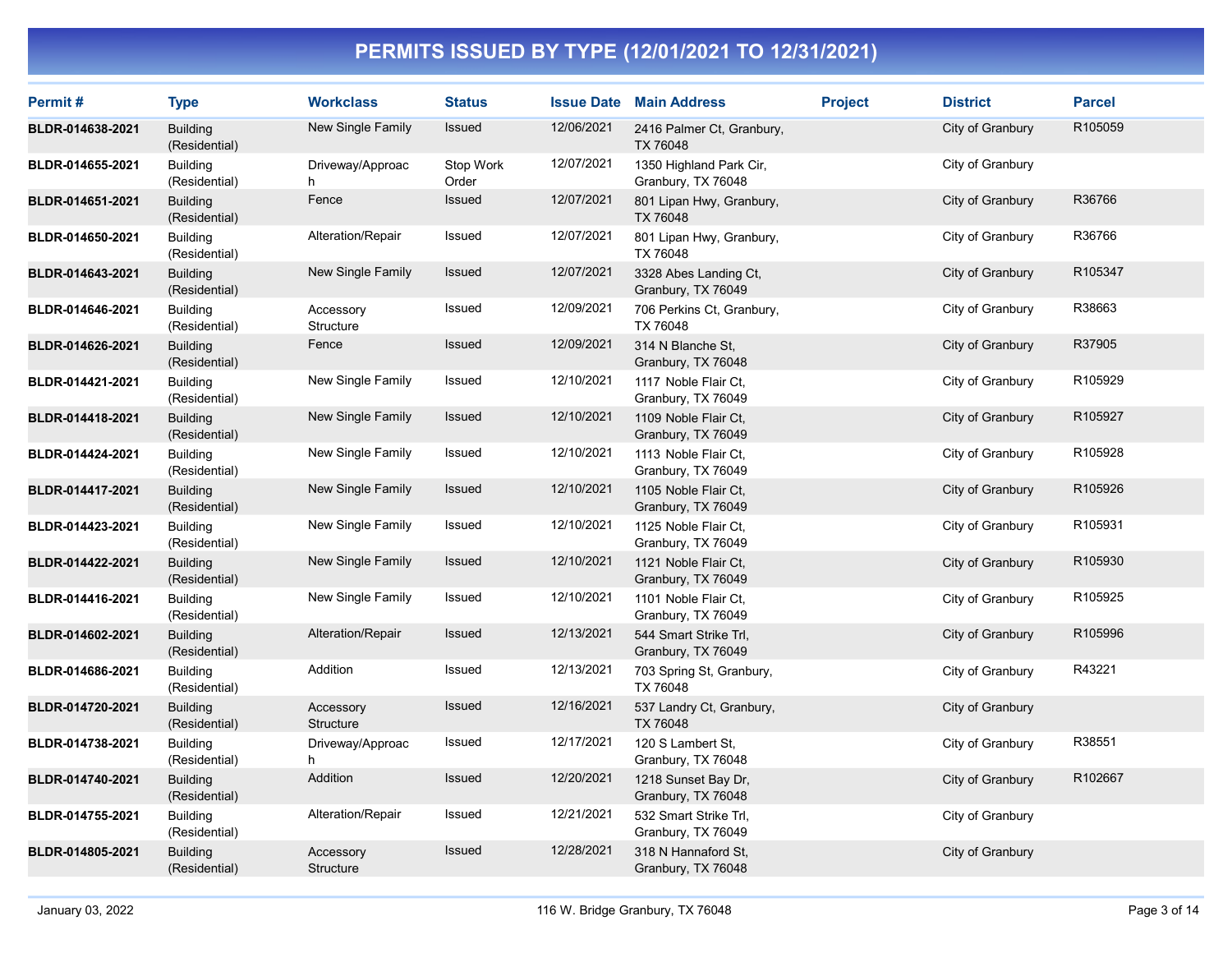|                            |                                                 |                         |                    |                   | PERMITS ISSUED BY TYPE (12/01/2021 TO 12/31/2021) |                |                                                           |               |                         |
|----------------------------|-------------------------------------------------|-------------------------|--------------------|-------------------|---------------------------------------------------|----------------|-----------------------------------------------------------|---------------|-------------------------|
| Permit#                    | <b>Type</b>                                     | <b>Workclass</b>        | <b>Status</b>      | <b>Issue Date</b> | <b>Main Address</b>                               | <b>Project</b> | <b>District</b>                                           | <b>Parcel</b> |                         |
| BLDR-014806-2021           | <b>Building</b><br>(Residential)                | Fence                   | Issued             | 12/28/2021        | 318 N Hannaford St,<br>Granbury, TX 76048         |                | City of Granbury                                          |               |                         |
|                            |                                                 |                         |                    |                   |                                                   |                | PERMITS ISSUED FOR BUILDING (RESIDENTIAL):                |               | 24                      |
| <b>BUILDING DEMOLITION</b> |                                                 |                         |                    |                   |                                                   |                |                                                           |               |                         |
| DEMO-014653-2021           | <b>Building Demolition</b>                      | Non-Residential         | Issued             | 12/08/2021        | 300 Fall Creek Hwy,<br>Granbury, TX 76049         |                | City of Granbury                                          | R94277        |                         |
| DEMO-014690-2021           | <b>Building Demolition</b>                      | Non-Residential         | Issued             | 12/14/2021        | 1835 Acton Hwy,<br>Granbury, TX 76049             |                | City of Granbury                                          | R37518        |                         |
| DEMO-014734-2021*          | <b>Building Demolition</b>                      | Residential             | Stop Work<br>Order | 12/16/2021        | 4065 E Highway 377,<br>Granbury, TX 76048         |                | City of Granbury                                          |               |                         |
|                            |                                                 |                         |                    |                   |                                                   |                | PERMITS ISSUED FOR BUILDING DEMOLITION:                   |               | $\mathbf{3}$            |
|                            | <b>BUILDING ELECTRICAL (NON-RESIDENTIAL)</b>    |                         |                    |                   |                                                   |                |                                                           |               |                         |
| ELEC-014659-2021           | <b>Building Electrical</b><br>(Non-Residential) | Alteration/Repair       | Issued             | 12/08/2021        | 314 S Morgan St,<br>Granbury, TX 76048            |                | City of Granbury                                          | R38600        |                         |
| ELEC-014664-2021           | <b>Building Electrical</b><br>(Non-Residential) | Alteration/Repair       | Issued             | 12/08/2021        | 2100 Clubhouse Dr,<br>Granbury, TX 76048          |                | City of Granbury                                          | R96292        |                         |
| ELEC-014676-2021           | <b>Building Electrical</b><br>(Non-Residential) | <b>New Construction</b> | Issued             | 12/10/2021        | 3726 Fm 4, Acton, TX<br>76049                     |                | City of Granbury                                          |               |                         |
| ELEC-014672-2021           | <b>Building Electrical</b><br>(Non-Residential) | Alteration/Repair       | Issued             | 12/10/2021        | 300 N Crockett St.<br>Granbury, TX 76048          |                | City of Granbury                                          |               |                         |
| ELEC-014725-2021           | <b>Building Electrical</b><br>(Non-Residential) | <b>New Construction</b> | Issued             | 12/16/2021        | 2011 E Highway 377,<br>Granbury, TX 76048         |                | City of Granbury                                          |               |                         |
| ELEC-014711-2021           | <b>Building Electrical</b><br>(Non-Residential) | Alteration/Repair       | Issued             | 12/17/2021        | 5907 E Highway 377,<br>Granbury, NE 76048         |                | City of Granbury                                          |               |                         |
| ELEC-014744-2021           | <b>Building Electrical</b><br>(Non-Residential) | <b>New Construction</b> | Issued             | 12/20/2021        | 715 Autumn Ridge Dr,<br>Granbury, TX 76048        |                | City of Granbury                                          | R92610        |                         |
|                            |                                                 |                         |                    |                   |                                                   |                | PERMITS ISSUED FOR BUILDING ELECTRICAL (NON-RESIDENTIAL): |               | $\overline{\mathbf{z}}$ |
|                            | <b>BUILDING ELECTRICAL (RESIDENTIAL)</b>        |                         |                    |                   |                                                   |                |                                                           |               |                         |
| ELER-014592-2021           | <b>Building Electrical</b><br>(Residential)     | Pool                    | Issued             | 12/01/2021        | 1205 Cliff Swallow Ct,<br>Granbury, TX 76048      |                | Historic<br>Compatibility                                 | R38729        |                         |
| ELER-014610-2021           | <b>Building Electrical</b><br>(Residential)     | <b>New Construction</b> | Issued             | 12/01/2021        | 1400 Seabiscuit Dr,<br>Granbury, TX               |                | City of Granbury                                          | R106074       |                         |
| ELER-014613-2021           | <b>Building Electrical</b><br>(Residential)     | <b>New Construction</b> | Issued             | 12/01/2021        | 1413 Seabiscuit Dr,<br>Granbury, TX 76049         |                | City of Granbury                                          | R106067       |                         |
| ELER-014611-2021           | <b>Building Electrical</b><br>(Residential)     | New Construction        | Issued             | 12/01/2021        | 1404 Seabiscuit Dr,<br>Granbury, TX 76049         |                | City of Granbury                                          | R106075       |                         |
| ELER-014612-2021           | <b>Building Electrical</b><br>(Residential)     | <b>New Construction</b> | Issued             | 12/01/2021        | 1408 Seabiscuit Dr,<br>Granbury, TX 76049         |                | City of Granbury                                          | R106076       |                         |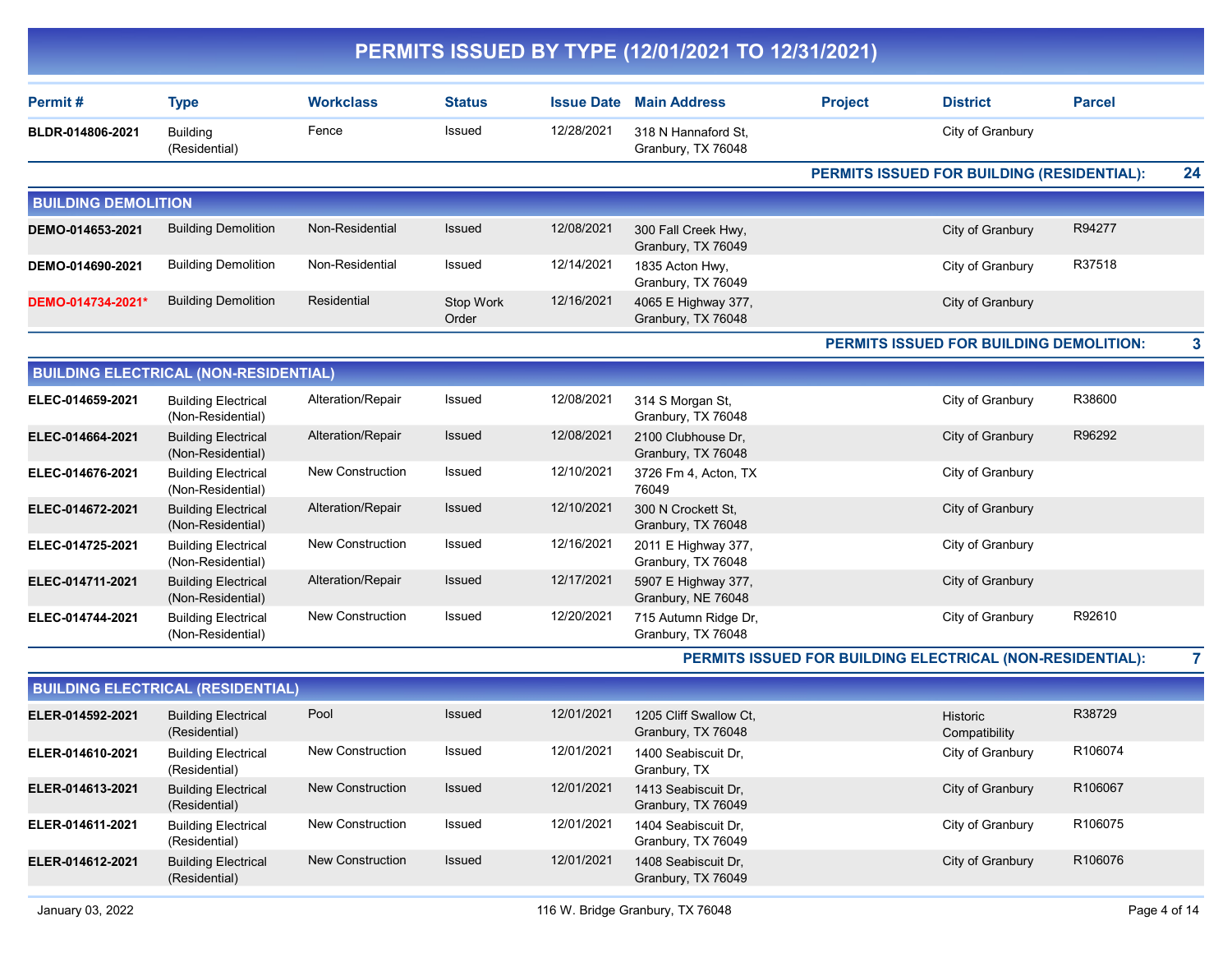| Permit#          | <b>Type</b>                                 | <b>Workclass</b>        | <b>Status</b> | <b>Issue Date</b> | <b>Main Address</b>                           | <b>Project</b> | <b>District</b>  | <b>Parcel</b> |
|------------------|---------------------------------------------|-------------------------|---------------|-------------------|-----------------------------------------------|----------------|------------------|---------------|
| ELER-014641-2021 | <b>Building Electrical</b><br>(Residential) | New Construction        | Issued        | 12/06/2021        | 102 Showboat Ct,<br>Granbury, TX 76049        |                | City of Granbury | R102515       |
| ELER-014640-2021 | <b>Building Electrical</b><br>(Residential) | <b>New Construction</b> | <b>Issued</b> | 12/06/2021        | 3622 Abes Landing Dr,<br>Granbury, TX 76048   |                | City of Granbury | R102513       |
| ELER-014615-2021 | <b>Building Electrical</b><br>(Residential) | <b>New Construction</b> | Issued        | 12/06/2021        | 1500 Seabiscuit Dr,<br>Granbury, TX 76049     |                | City of Granbury |               |
| ELER-014660-2021 | <b>Building Electrical</b><br>(Residential) | Alteration/Repair       | Issued        | 12/08/2021        | 312 S Cherry Ln.<br>Granbury, TX 76048        |                | City of Granbury | R37067        |
| ELER-014662-2021 | <b>Building Electrical</b><br>(Residential) | <b>New Construction</b> | Issued        | 12/09/2021        | 409 Mary Lou Ct.<br>Granbury, TX 76048        |                | City of Granbury | R101340       |
| ELER-014675-2021 | <b>Building Electrical</b><br>(Residential) | <b>New Construction</b> | <b>Issued</b> | 12/10/2021        | 1204 Catalina Bay Blvd,<br>Granbury, TX 76048 |                | City of Granbury | R95587        |
| ELER-014688-2021 | <b>Building Electrical</b><br>(Residential) | <b>New Construction</b> | Issued        | 12/13/2021        | 1205 Cliff Swallow Ct,<br>Granbury, TX 76048  |                | City of Granbury | R38729        |
| ELER-014617-2021 | <b>Building Electrical</b><br>(Residential) | <b>New Construction</b> | <b>Issued</b> | 12/13/2021        | 544 Smart Strike Trl,<br>Granbury, TX 76049   |                | City of Granbury | R105996       |
| ELER-014687-2021 | <b>Building Electrical</b><br>(Residential) | <b>New Construction</b> | Issued        | 12/13/2021        | 1311 Walters Dr, Granbury,<br>TX 76048        |                | City of Granbury | R37292        |
| ELER-014712-2021 | <b>Building Electrical</b><br>(Residential) | Pool                    | <b>Issued</b> | 12/16/2021        | 2321 River Rd, Granbury,<br>TX 76048          |                | City of Granbury | R38822        |
| ELER-014730-2021 | <b>Building Electrical</b><br>(Residential) | <b>New Construction</b> | Issued        | 12/16/2021        | 2300 Teal PI, Granbury, TX<br>76048           |                | City of Granbury | R38881        |
| ELER-014754-2021 | <b>Building Electrical</b><br>(Residential) | Alteration/Repair       | Issued        | 12/20/2021        | 1100 Mallard Ct, Granbury,<br>TX 76048        |                | City of Granbury | R38746        |
| ELER-014756-2021 | <b>Building Electrical</b><br>(Residential) | <b>New Construction</b> | Issued        | 12/21/2021        | 532 Smart Strike Trl.<br>Granbury, TX 76049   |                | City of Granbury |               |
| ELER-014792-2021 | <b>Building Electrical</b><br>(Residential) | Alteration/Repair       | Issued        | 12/22/2021        | 218 E Bridge St, 11,<br>Granbury, TX 76048    |                | City of Granbury | R36586        |
| ELER-014804-2021 | <b>Building Electrical</b><br>(Residential) | Pool                    | Issued        | 12/28/2021        | 2024 Turnbury, Granbury,<br>TX 76048          |                | City of Granbury |               |

PERMITS ISSUED FOR BUILDING ELECTRICAL (RESIDENTIAL): 20

| <b>BUILDING MECHANICAL (NON-RESIDENTIAL)</b> |                                             |                                 |        |            |                                              |                  |                     |  |  |  |  |
|----------------------------------------------|---------------------------------------------|---------------------------------|--------|------------|----------------------------------------------|------------------|---------------------|--|--|--|--|
| MECC-014628-2021                             | Building<br>Mechanical<br>(Non-Residential) | <b>HVAC Changeout</b>           | Issued | 12/07/2021 | 607 N Houston St.<br>Granbury, TX 76048      | City of Granbury | R36706              |  |  |  |  |
| MECC-014782-2021                             | Building<br>Mechanical<br>(Non-Residential) | <b>HVAC New</b><br>Installation | Issued | 12/21/2021 | 4066 E Us Highway 377,<br>Granbury, TX 76049 | City of Granbury | R <sub>105117</sub> |  |  |  |  |

PERMITS ISSUED FOR BUILDING MECHANICAL (NON-RESIDENTIAL): 2

BUILDING MECHANICAL (RESIDENTIAL)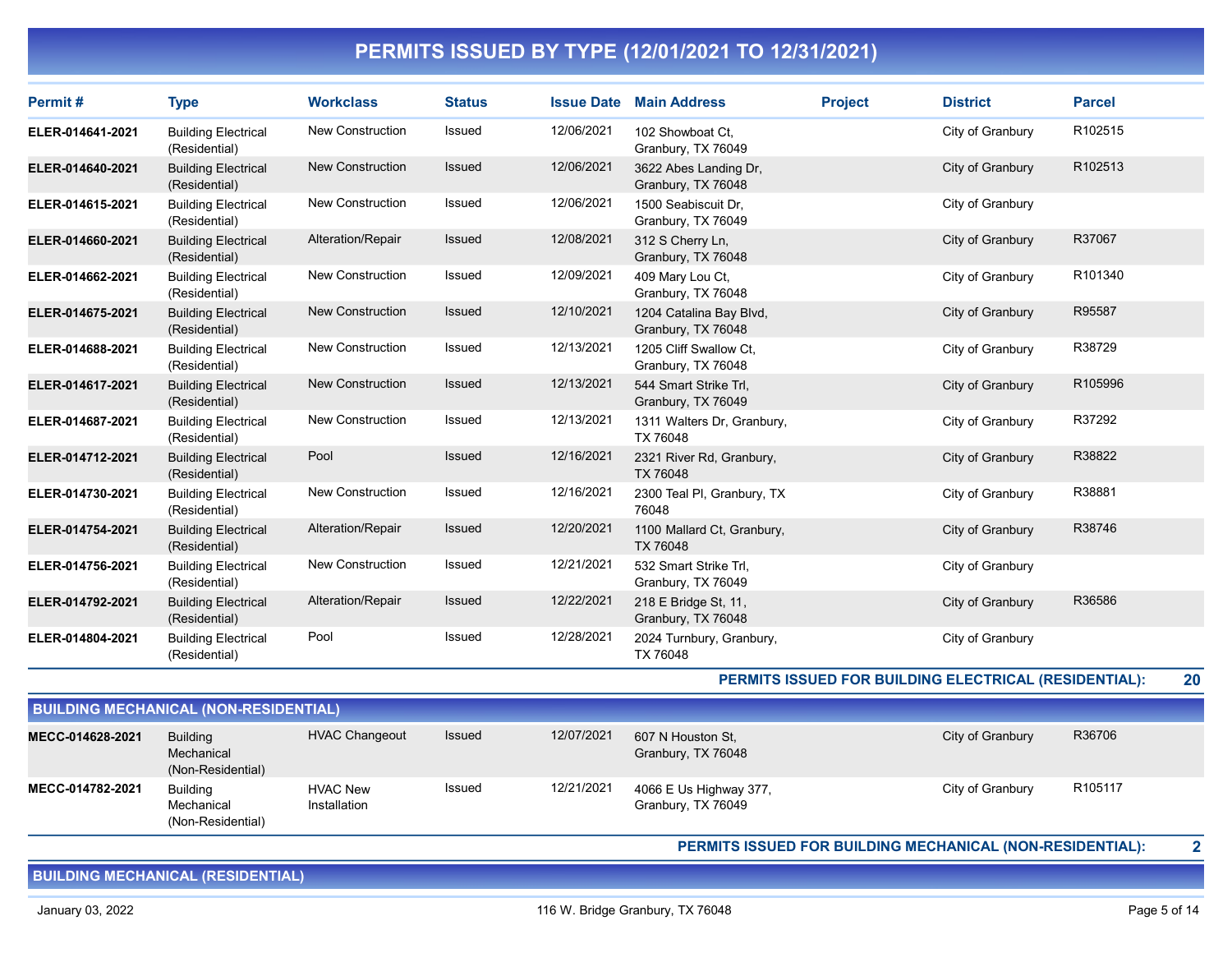| Permit#           | <b>Type</b>                                    | <b>Workclass</b>                | <b>Status</b>      | <b>Issue Date</b> | <b>Main Address</b>                          | <b>Project</b> | <b>District</b>                                              | <b>Parcel</b> |
|-------------------|------------------------------------------------|---------------------------------|--------------------|-------------------|----------------------------------------------|----------------|--------------------------------------------------------------|---------------|
| MECR-014571-2021  | <b>Building</b><br>Mechanical<br>(Residential) | <b>New Construction</b>         | <b>Issued</b>      | 12/01/2021        | 1601 Monterey Bay Ct,<br>Granbury, TX 76048  |                | City of Granbury                                             |               |
| MECR-014561-2021  | <b>Building</b><br>Mechanical<br>(Residential) | <b>HVAC Changeout</b>           | Issued             | 12/16/2021        | 2323 Vienna Dr, Granbury,<br>TX 76049        |                | City of Granbury                                             |               |
| MECR-014743-2021  | <b>Building</b><br>Mechanical<br>(Residential) | New Construction                | <b>Issued</b>      | 12/20/2021        | 1641 Omaha Dr, Granbury,<br>TX 76049         |                | City of Granbury                                             | R105978       |
| MECR-014742-2021  | <b>Building</b><br>Mechanical<br>(Residential) | <b>New Construction</b>         | Issued             | 12/20/2021        | 1645 Omaha Dr, Granbury,<br>TX 76049         |                | City of Granbury                                             | R105979       |
| MECR-014773-2021  | <b>Building</b><br>Mechanical<br>(Residential) | <b>New Construction</b>         | <b>Issued</b>      | 12/21/2021        | 2000 Spieth St, Granbury,<br><b>TX 76048</b> |                | City of Granbury                                             |               |
| MECR-014775-2021  | <b>Building</b><br>Mechanical<br>(Residential) | <b>New Construction</b>         | Issued             | 12/21/2021        | 1082 Mickelson Dr.<br>Granbury, TX 76048     |                | City of Granbury                                             |               |
| MECR-014770-2021  | <b>Building</b><br>Mechanical<br>(Residential) | <b>New Construction</b>         | <b>Issued</b>      | 12/21/2021        | 2091 Spieth St, Granbury,<br>TX 76048        |                | City of Granbury                                             |               |
| MECR-014791-2021* | <b>Building</b><br>Mechanical<br>(Residential) | <b>HVAC New</b><br>Installation | Stop Work<br>Order | 12/22/2021        | 209 Kessler Dr. Granbury.<br>TX 76048        |                | City of Granbury                                             | R37557        |
| MECR-014807-2021  | <b>Building</b><br>Mechanical<br>(Residential) | <b>HVAC Changeout</b>           | Issued             | 12/28/2021        | 1611 Malibu Bay Ct,<br>Granbury, TX 76048    |                | City of Granbury                                             |               |
| MECR-014814-2021  | <b>Building</b><br>Mechanical<br>(Residential) | <b>New Construction</b>         | <b>Issued</b>      | 12/30/2021        | 2052 Spieth St, Granbury,<br>TX 76048        |                | City of Granbury                                             | R105558       |
|                   |                                                |                                 |                    |                   |                                              |                | <b>DEDMITE ISSUED EOD DUILDING MECHANICAL (DESIDENTIAL).</b> | 10            |

PERMITS ISSUED FOR BUILDING MECHANICAL (RESIDENTIAL): 10

| <b>BUILDING PLUMBING (NON-RESIDENTIAL)</b> |                                               |                         |               |            |                                             |                  |        |  |  |  |
|--------------------------------------------|-----------------------------------------------|-------------------------|---------------|------------|---------------------------------------------|------------------|--------|--|--|--|
| PLMC-014633-2021                           | <b>Building Plumbing</b><br>(Non-Residential) | <b>Water Heater</b>     | <b>Issued</b> | 12/06/2021 | 201 E Clifton Rd, Granbury,<br>TX 76049     | City of Granbury | R44058 |  |  |  |
| PLMC-014683-2021                           | <b>Building Plumbing</b><br>(Non-Residential) | Alteration/Repair       | Issued        | 12/10/2021 | 709 Paluxy Rd, Granbury,<br>TX 76048        | City of Granbury | R37149 |  |  |  |
| PLMC-014678-2021                           | <b>Building Plumbing</b><br>(Non-Residential) | <b>New Construction</b> | <b>Issued</b> | 12/10/2021 | 3726 Fm 4, Acton, TX<br>76049               | City of Granbury |        |  |  |  |
| PLMC-014741-2021                           | <b>Building Plumbing</b><br>(Non-Residential) | Water Heater            | Issued        | 12/17/2021 | 953 Charterhouse Cir.<br>Granbury, TX 76048 | City of Granbury | R91761 |  |  |  |
| PLMC-014764-2021                           | <b>Building Plumbing</b><br>(Non-Residential) | <b>Water Heater</b>     | <b>Issued</b> | 12/21/2021 | 600 Reunion Ct, Granbury,<br>TX 76048       | City of Granbury | R37191 |  |  |  |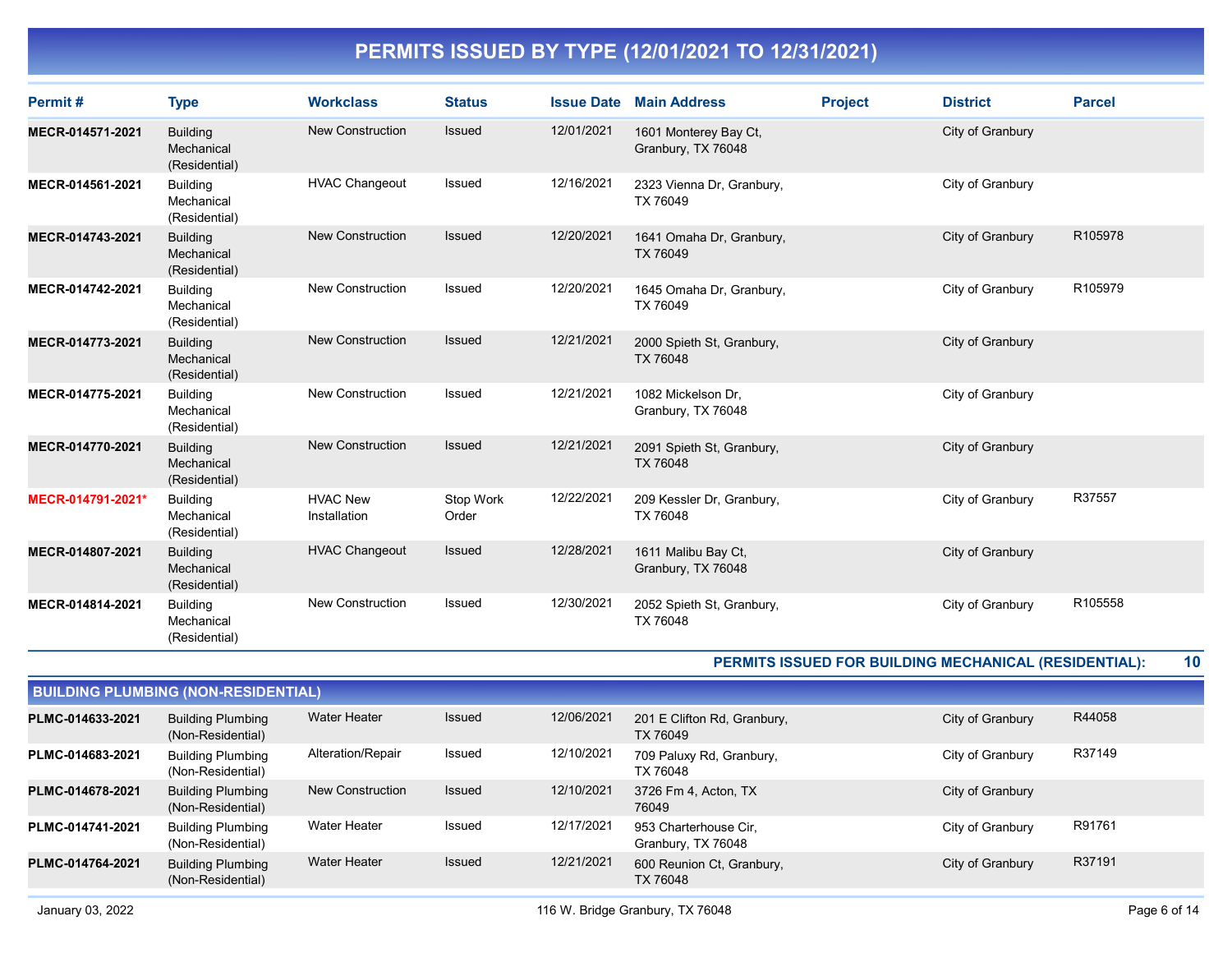| Permit#          | <b>Type</b>                                   | <b>Workclass</b>    | Status | <b>Issue Date</b> | <b>Main Address</b>                         | <b>Project</b> | <b>District</b>  | <b>Parcel</b> |
|------------------|-----------------------------------------------|---------------------|--------|-------------------|---------------------------------------------|----------------|------------------|---------------|
| PLMC-014769-2021 | <b>Building Plumbing</b><br>(Non-Residential) | <b>Water Heater</b> | Issued | 12/21/2021        | 500 Whisper View Cir,<br>Granbury, TX 76049 |                | City of Granbury | R31676        |
| PLMC-014813-2021 | <b>Building Plumbing</b><br>(Non-Residential) | New Construction    | Issued | 12/29/2021        | 715 Autumn Ridge Dr,<br>Granbury, TX 76048  |                | City of Granbury | R92610        |

PERMITS ISSUED FOR BUILDING PLUMBING (NON-RESIDENTIAL): 7

|                  | <b>BUILDING PLUMBING (RESIDENTIAL)</b>    |                         |               |            |                                               |                  |         |
|------------------|-------------------------------------------|-------------------------|---------------|------------|-----------------------------------------------|------------------|---------|
| PLMR-014585-2021 | <b>Building Plumbing</b><br>(Residential) | Water Heater            | Issued        | 12/02/2021 | 1211 Red Bird Ln,<br>Granbury, TX 76048       | City of Granbury | R38241  |
| PLMR-014536-2021 | <b>Building Plumbing</b><br>(Residential) | <b>New Construction</b> | Issued        | 12/02/2021 | 3007 Promenade Dr,<br>Granbury, TX 76049      | City of Granbury | R101910 |
| PLMR-014629-2021 | <b>Building Plumbing</b><br>(Residential) | <b>New Construction</b> | Issued        | 12/03/2021 | 1016 Sunset Bay Ct.<br>Granbury, TX 76048     | City of Granbury | R102239 |
| PLMR-014637-2021 | <b>Building Plumbing</b><br>(Residential) | <b>New Construction</b> | <b>Issued</b> | 12/06/2021 | 1504 Highland Park Bay,<br>Granbury, TX 76048 | City of Granbury | R105789 |
| PLMR-014636-2021 | <b>Building Plumbing</b><br>(Residential) | New Construction        | Issued        | 12/06/2021 | 1500 Highland Park Bay,<br>Granbury, TX 76048 | City of Granbury | R105788 |
| PLMR-014642-2021 | <b>Building Plumbing</b><br>(Residential) | New Construction        | Issued        | 12/06/2021 | 2416 Palmer Ct, Granbury,<br>TX 76048         | City of Granbury | R105059 |
| PLMR-014645-2021 | <b>Building Plumbing</b><br>(Residential) | <b>Water Heater</b>     | Issued        | 12/06/2021 | 719 N Avalon Ct, Granbury,<br>TX 76048        | City of Granbury | R91961  |
| PLMR-014634-2021 | <b>Building Plumbing</b><br>(Residential) | <b>Water Heater</b>     | <b>Issued</b> | 12/06/2021 | 3129 Meandering Way,<br>Granbury, TX 76049    | City of Granbury | R99754  |
| PLMR-014644-2021 | <b>Building Plumbing</b><br>(Residential) | Alteration/Repair       | Issued        | 12/07/2021 | 2105 W Pearl St, Granbury,<br>TX 76048        | City of Granbury | R32548  |
| PLMR-014671-2021 | <b>Building Plumbing</b><br>(Residential) | <b>New Construction</b> | Issued        | 12/09/2021 | 409 Mary Lou Ct,<br>Granbury, TX 76048        | City of Granbury | R101340 |
| PLMR-014670-2021 | <b>Building Plumbing</b><br>(Residential) | <b>New Construction</b> | Issued        | 12/09/2021 | 2032 Spieth St, Granbury,<br>TX 76048         | City of Granbury | R105553 |
| PLMR-014682-2021 | <b>Building Plumbing</b><br>(Residential) | <b>Water Heater</b>     | Issued        | 12/10/2021 | 805 W Bluff St, Granbury,<br>TX 76048         | City of Granbury | R37236  |
| PLMR-014685-2021 | <b>Building Plumbing</b><br>(Residential) | Alteration/Repair       | Issued        | 12/13/2021 | 1505 Lipan Hwy,<br>Granbury, TX 76048         | City of Granbury | R43287  |
| PLMR-014707-2021 | <b>Building Plumbing</b><br>(Residential) | <b>New Construction</b> | Issued        | 12/14/2021 | 1205 Cliff Swallow Ct,<br>Granbury, TX 76048  | City of Granbury | R38729  |
| PLMR-014708-2021 | <b>Building Plumbing</b><br>(Residential) | <b>Water Heater</b>     | Issued        | 12/14/2021 | 1410 Joshua Way,<br>Granbury, TX 76048        | City of Granbury | R100581 |
| PLMR-014713-2021 | <b>Building Plumbing</b><br>(Residential) | <b>New Construction</b> | Issued        | 12/15/2021 | 1611 Monterrey Bay,<br>Granbury, TX 76049     | City of Granbury | R95547  |
| PLMR-014689-2021 | <b>Building Plumbing</b><br>(Residential) | <b>New Construction</b> | Issued        | 12/17/2021 | 103 Spieth Ct, Granbury,<br>TX 76048          | City of Granbury | R105638 |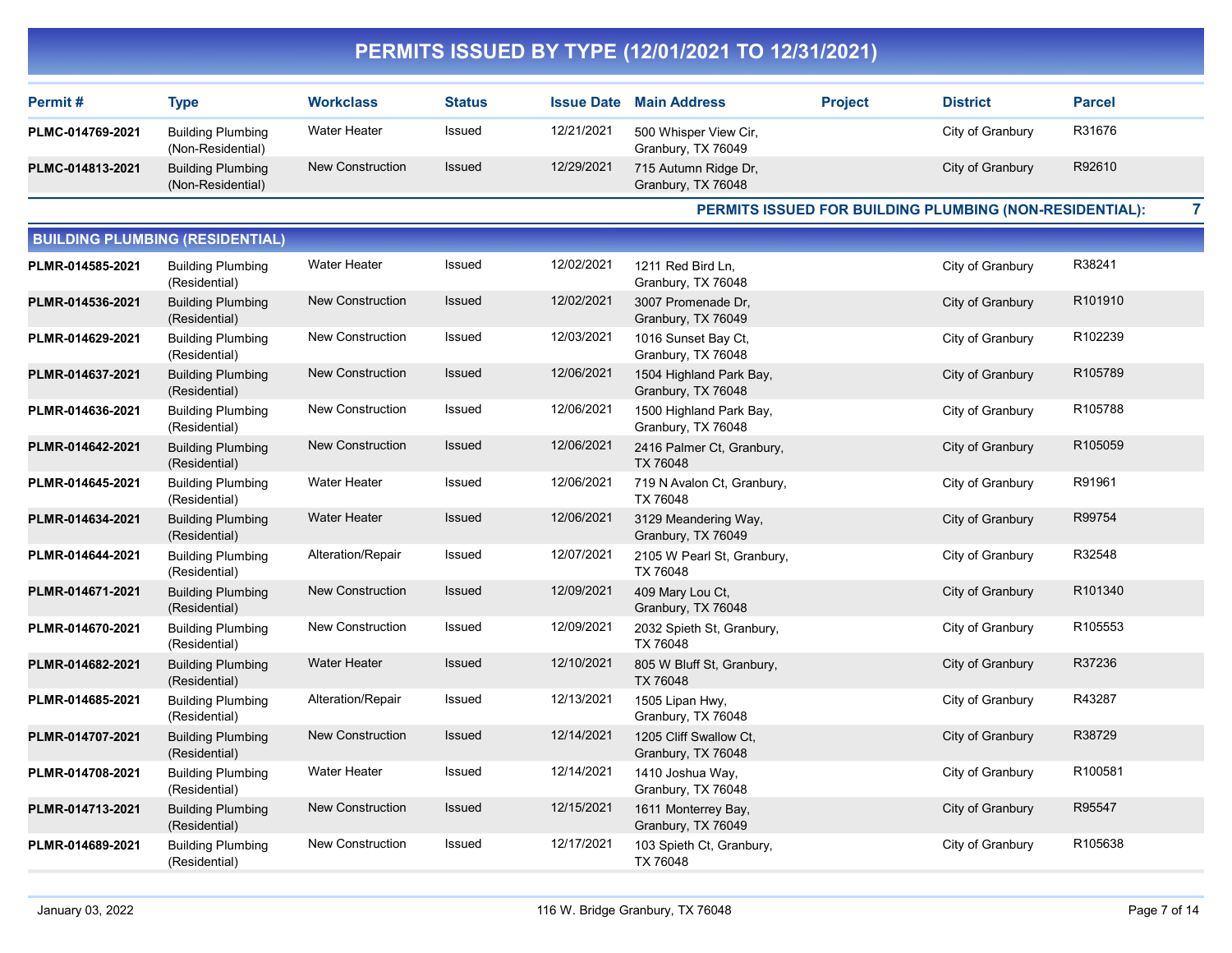| Permit#          | <b>Type</b>                               | <b>Workclass</b>    | <b>Status</b> | <b>Issue Date</b> | <b>Main Address</b>                           | <b>Project</b> | <b>District</b>                           | <b>Parcel</b> |
|------------------|-------------------------------------------|---------------------|---------------|-------------------|-----------------------------------------------|----------------|-------------------------------------------|---------------|
| PLMR-014761-2021 | <b>Building Plumbing</b><br>(Residential) | Alteration/Repair   | <b>Issued</b> | 12/20/2021        | 1101 Cliff Swallow Dr.<br>Granbury, TX 76048  |                | City of Granbury                          | R38713        |
| PLMR-014768-2021 | <b>Building Plumbing</b><br>(Residential) | New Construction    | <b>Issued</b> | 12/21/2021        | 1454 Highland Park Cir,<br>Granbury, TX 76049 |                | City of Granbury                          | R105778       |
| PLMR-014766-2021 | <b>Building Plumbing</b><br>(Residential) | Alteration/Repair   | <b>Issued</b> | 12/21/2021        | 422 S Baker St, Granbury,<br>TX 46048         |                | City of Granbury                          |               |
| PLMR-014802-2021 | <b>Building Plumbing</b><br>(Residential) | New Construction    | <b>Issued</b> | 12/27/2021        | 715 Grandview, Granbury,<br>TX 76049          |                | ETJ- Extra<br>Territorial<br>Jurisdiction |               |
| PLMR-014795-2021 | <b>Building Plumbing</b><br>(Residential) | Alteration/Repair   | Issued        | 12/28/2021        | 802 Switzer St, Granbury,<br>TX 76048         |                | City of Granbury                          | R37840        |
| PLMR-014786-2021 | <b>Building Plumbing</b><br>(Residential) | <b>Water Heater</b> | Issued        | 12/29/2021        | 319 W Pearl St, Granbury,<br>TX 76048         |                | City of Granbury                          | R38394        |
| PLMR-014811-2021 | <b>Building Plumbing</b><br>(Residential) | New Construction    | <b>Issued</b> | 12/29/2021        | 2510 Vineyard Dr,<br>Granbury, TX 76048       |                | City of Granbury                          |               |
| PLMR-014810-2021 | <b>Building Plumbing</b><br>(Residential) | New Construction    | <b>Issued</b> | 12/29/2021        | 2512 Vineyard Dr,<br>Granbury, TX 76048       |                | City of Granbury                          | R103737       |
| PLMR-014809-2021 | <b>Building Plumbing</b><br>(Residential) | New Construction    | <b>Issued</b> | 12/29/2021        | 2001 Spieth St, Granbury,<br>TX 76049         |                | City of Granbury                          | R105580       |
| PLMR-014812-2021 | <b>Building Plumbing</b><br>(Residential) | Alteration/Repair   | Issued        | 12/29/2021        | 1100 Cliff Swallow Dr.<br>Granbury, TX 76048  |                | City of Granbury                          | R38696        |

PERMITS ISSUED FOR BUILDING PLUMBING (RESIDENTIAL): 27

| <b>CERTIFICATE OF OCCUPANCY</b> |                             |                                             |               |            |                                                   |                  |         |  |  |  |  |
|---------------------------------|-----------------------------|---------------------------------------------|---------------|------------|---------------------------------------------------|------------------|---------|--|--|--|--|
| CO-014621-2021                  | Certificate of<br>Occupancy | Certificate of<br>Occupancy -<br>Commercial | Void          | 12/02/2021 | 1601 W Pearl St, Granbury,<br>TX 76048            | City of Granbury |         |  |  |  |  |
| CO-013803-2021                  | Certificate of<br>Occupancy | Certificate of<br>Occupancy -<br>Commercial | Issued        | 12/02/2021 | 3902 E Us Highway 377,<br>107, Granbury, TX 76049 | City of Granbury | R102286 |  |  |  |  |
| CO-012035-2021                  | Certificate of<br>Occupancy | Certificate of<br>Occupancy -<br>Commercial | <b>Issued</b> | 12/06/2021 | 600 Reunion Court,<br>Granbury, TX 76048          | City of Granbury | R03947  |  |  |  |  |
| CO-014051-2021                  | Certificate of<br>Occupancy | Certificate of<br>Occupancy -<br>Commercial | Issued        | 12/06/2021 | 1300 2Nd St, Granbury, TX<br>76048                | City of Granbury | R100101 |  |  |  |  |
| CO-014639-2021                  | Certificate of<br>Occupancy | Safety Inspection                           | Issued        | 12/06/2021 | 113 S Morgan St,<br>Granbury, TX 76048            | City of Granbury | R38503  |  |  |  |  |
| CO-014666-2021                  | Certificate of<br>Occupancy | Certificate of<br>Occupancy -<br>Commercial | In Review     | 12/08/2021 | 503 E Bridge St, Granbury,<br>TX 76048            | City of Granbury | R37877  |  |  |  |  |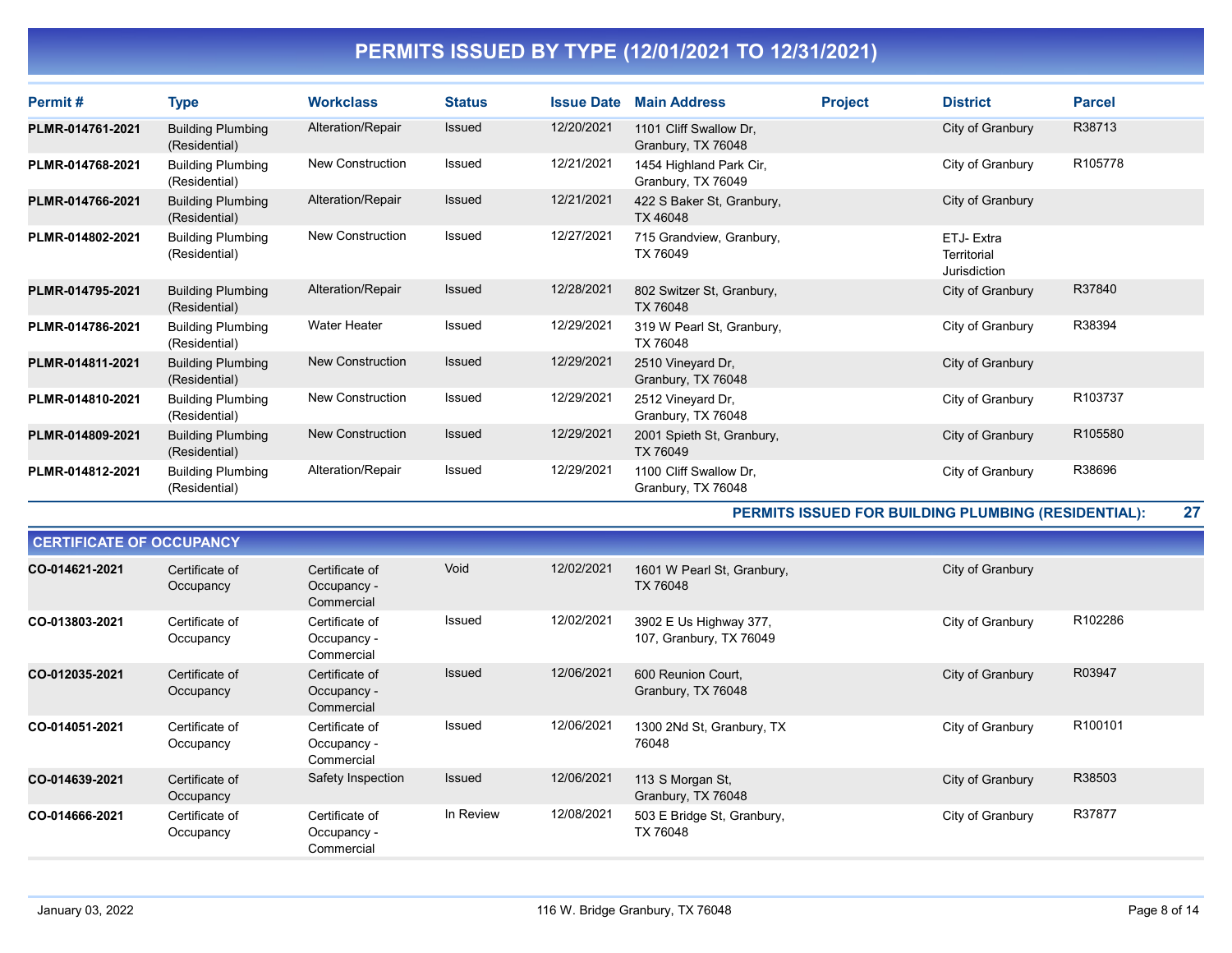| Permit#        | <b>Type</b>                 | <b>Workclass</b>                            | <b>Status</b> | <b>Issue Date</b> | <b>Main Address</b>                               | <b>Project</b> | <b>District</b>  | <b>Parcel</b>      |
|----------------|-----------------------------|---------------------------------------------|---------------|-------------------|---------------------------------------------------|----------------|------------------|--------------------|
| CO-014677-2021 | Certificate of<br>Occupancy | Certificate of<br>Occupancy -<br>Commercial | In Review     | 12/10/2021        | 4525 E Highway 377,<br>Granbury, TX 76048         |                | City of Granbury |                    |
| CO-014704-2021 | Certificate of<br>Occupancy | Certificate of<br>Occupancy -<br>Commercial | Issued        | 12/14/2021        | 4329 E Us Highway 377,<br>Granbury, TX 76049      |                | City of Granbury | R <sub>11872</sub> |
| CO-014302-2021 | Certificate of<br>Occupancy | Certificate of<br>Occupancy -<br>Commercial | <b>Issued</b> | 12/15/2021        | 3710 E Us Highway 377,<br>104, Granbury, TX 76049 |                | City of Granbury | R103661            |
| CO-014400-2021 | Certificate of<br>Occupancy | Certificate of<br>Occupancy -<br>Commercial | Issued        | 12/15/2021        | 524 N Crockett St,<br>Granbury, TX 76048          |                | City of Granbury | R36714             |
| CO-014204-2021 | Certificate of<br>Occupancy | Certificate of<br>Occupancy -<br>Commercial | Issued        | 12/16/2021        | 314 S Morgan St,<br>Granbury, TX 76048            |                | City of Granbury | R38600             |
| CO-014723-2021 | Certificate of<br>Occupancy | Certificate of<br>Occupancy -<br>Commercial | In Review     | 12/16/2021        | 846 Chanel Dr, Granbury,<br>TX 76048              |                | City of Granbury | R102975            |
| CO-014722-2021 | Certificate of<br>Occupancy | Certificate of<br>Occupancy -<br>Commercial | In Review     | 12/16/2021        | 840 Chanel Dr, Granbury,<br>TX 76048              |                | City of Granbury | R102975            |
| CO-014714-2021 | Certificate of<br>Occupancy | Certificate of<br>Occupancy -<br>Commercial | In Review     | 12/16/2021        | 800 Chanel Dr, Granbury,<br>TX 76048              |                | City of Granbury | R102975            |
| CO-014718-2021 | Certificate of<br>Occupancy | Certificate of<br>Occupancy -<br>Commercial | In Review     | 12/16/2021        | 816 Chanel Dr, Granbury,<br>TX 76048              |                | City of Granbury | R102975            |
| CO-014715-2021 | Certificate of<br>Occupancy | Certificate of<br>Occupancy -<br>Commercial | In Review     | 12/16/2021        | 809 Chanel Dr, Granbury,<br>TX 76048              |                | City of Granbury | R102975            |
| CO-014732-2021 | Certificate of<br>Occupancy | Certificate of<br>Occupancy -<br>Commercial | In Review     | 12/16/2021        | 3113 Fall Creek Hwy,<br>Granbury, TX 76049        |                | City of Granbury | R43967             |
| CO-014716-2021 | Certificate of<br>Occupancy | Certificate of<br>Occupancy -<br>Commercial | In Review     | 12/16/2021        | 810 Chanel Dr, Granbury,<br>TX 76048              |                | City of Granbury | R102975            |
| CO-014717-2021 | Certificate of<br>Occupancy | Certificate of<br>Occupancy -<br>Commercial | In Review     | 12/16/2021        | 815 Chanel Dr, Granbury,<br>TX 76048              |                | City of Granbury | R102795            |
| CO-014721-2021 | Certificate of<br>Occupancy | Certificate of<br>Occupancy -<br>Commercial | In Review     | 12/16/2021        | 827 Chanel Dr, Granbury,<br>TX 76048              |                | City of Granbury | R102975            |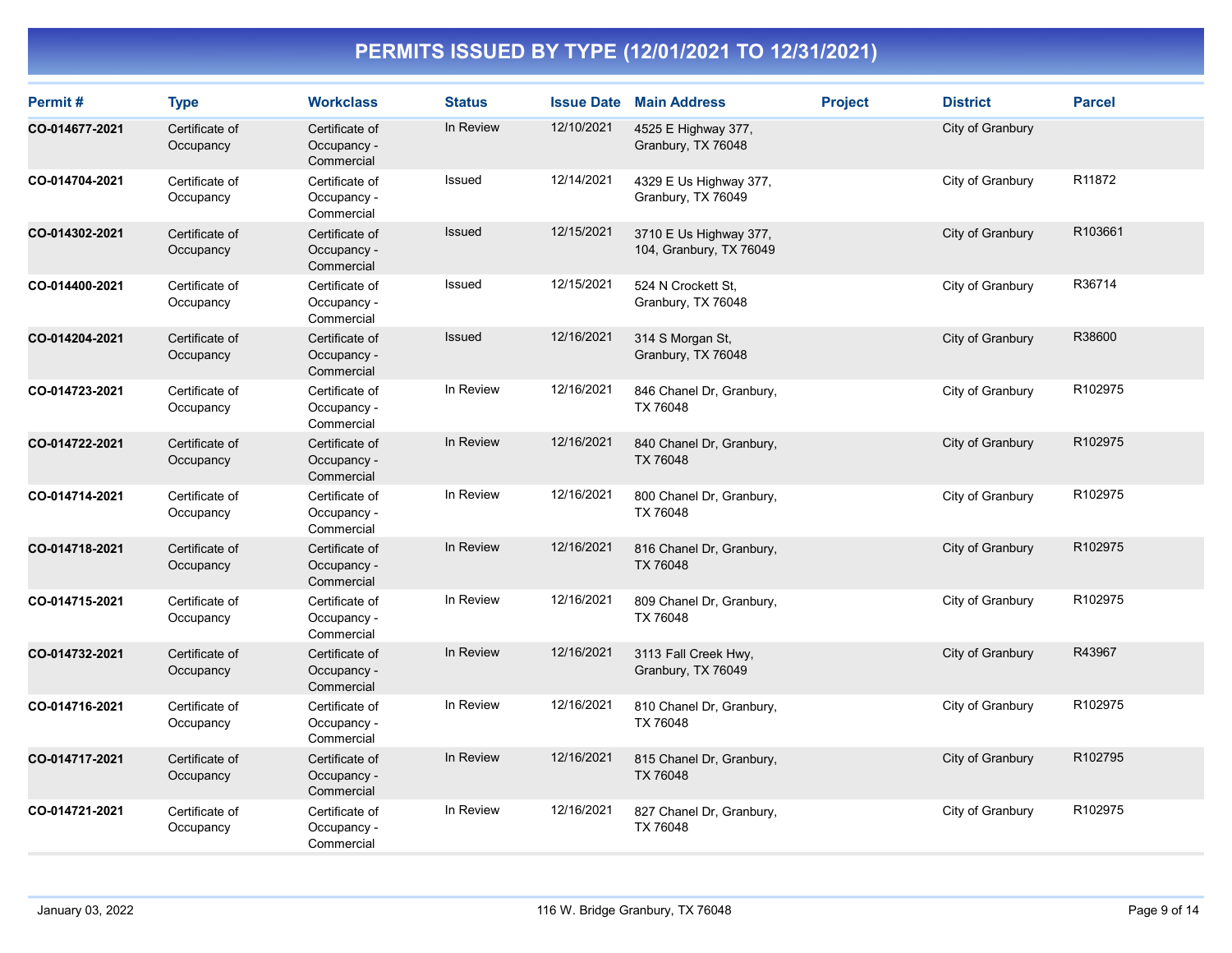| Permit#        | <b>Type</b>                 | <b>Workclass</b>                            | <b>Status</b> | <b>Issue Date</b> | <b>Main Address</b>                          | <b>Project</b> | <b>District</b>  | <b>Parcel</b>       |
|----------------|-----------------------------|---------------------------------------------|---------------|-------------------|----------------------------------------------|----------------|------------------|---------------------|
| CO-014719-2021 | Certificate of<br>Occupancy | Certificate of<br>Occupancy -<br>Commercial | In Review     | 12/16/2021        | 823 Chanel Dr. Granbury,<br>TX 76048         |                | City of Granbury | R <sub>102975</sub> |
| CO-014323-2021 | Certificate of<br>Occupancy | Certificate of<br>Occupancy -<br>Commercial | Issued        | 12/16/2021        | 2211 W Pearl St. 5.<br>Granbury, TX 76048    |                | City of Granbury | R32544              |
| CO-014739-2021 | Certificate of<br>Occupancy | Temporary<br>Certificate of<br>Occupancy    | Issued        | 12/17/2021        | 1301 Weatherford Hwy,<br>Granbury, TX 76048  |                | City of Granbury | R43199              |
| CO-014783-2021 | Certificate of<br>Occupancy | Certificate of<br>Occupancy -<br>Commercial | In Review     | 12/21/2021        | 301 E Us Highway 377,<br>Granbury, TX 76048  |                | City of Granbury | R99561              |
| CO-014635-2021 | Certificate of<br>Occupancy | Certificate of<br>Occupancy -<br>Commercial | <b>Issued</b> | 12/22/2021        | 5907 E Us Highway 377,<br>Granbury, TX 76049 |                | City of Granbury | R46836              |

PERMITS ISSUED FOR CERTIFICATE OF OCCUPANCY : 25

| <b>FIRE</b>      |      |            |               |            |                                                  |                  |        |
|------------------|------|------------|---------------|------------|--------------------------------------------------|------------------|--------|
| FIRE-014588-2021 | Fire | Fire Alarm | Issued        | 12/07/2021 | 1180 E Us Highway 377,<br>Granbury, TX 76048     | City of Granbury | R95297 |
| FIRE-014763-2021 | Fire | Sprinkler  | <b>Issued</b> | 12/21/2021 | 301 E Us Highway 377,<br>106, Granbury, TX 76048 | City of Granbury | R99561 |
| FIRE-014762-2021 | Fire | Sprinkler  | Issued        | 12/21/2021 | 301 E Us Highway 377,<br>104, Granbury, TX 76048 | City of Granbury | R99561 |

PERMITS ISSUED FOR FIRE: 3

| <b>IRRIGATION</b> |            |                        |               |            |                                                |                  |         |
|-------------------|------------|------------------------|---------------|------------|------------------------------------------------|------------------|---------|
| IRR-014631-2021   | Irrigation | <b>New Residential</b> | <b>Issued</b> | 12/08/2021 | 734 Rolling Terrace Cir,<br>Granbury, TX 76049 | City of Granbury |         |
| IRR-014661-2021   | Irrigation | <b>New Residential</b> | Issued        | 12/08/2021 | 2056 Spieth St, Granbury,<br>TX 76048          | City of Granbury | R105559 |
| IRR-014630-2021   | Irrigation | <b>New Residential</b> | <b>Issued</b> | 12/08/2021 | 732 Rolling Terrace Cir,<br>Granbury, TX 76049 | City of Granbury |         |
| IRR-014668-2021   | Irrigation | New Residential        | Issued        | 12/10/2021 | 328 Smart Strike Ct.<br>Granbury, TX 76049     | City of Granbury | R105959 |
| IRR-014680-2021   | Irrigation | <b>New Residential</b> | <b>Issued</b> | 12/10/2021 | 1721 Swale Ln, Granbury,<br>TX 76049           | City of Granbury | R106008 |
| IRR-014679-2021   | Irrigation | <b>New Residential</b> | Issued        | 12/10/2021 | 1716 Damascus Ct,<br>Granbury, TX 76049        | City of Granbury | R106145 |
| IRR-014669-2021   | Irrigation | <b>New Residential</b> | <b>Issued</b> | 12/10/2021 | 323 Smart Strike Ct.<br>Granbury, TX 76049     | City of Granbury | R105957 |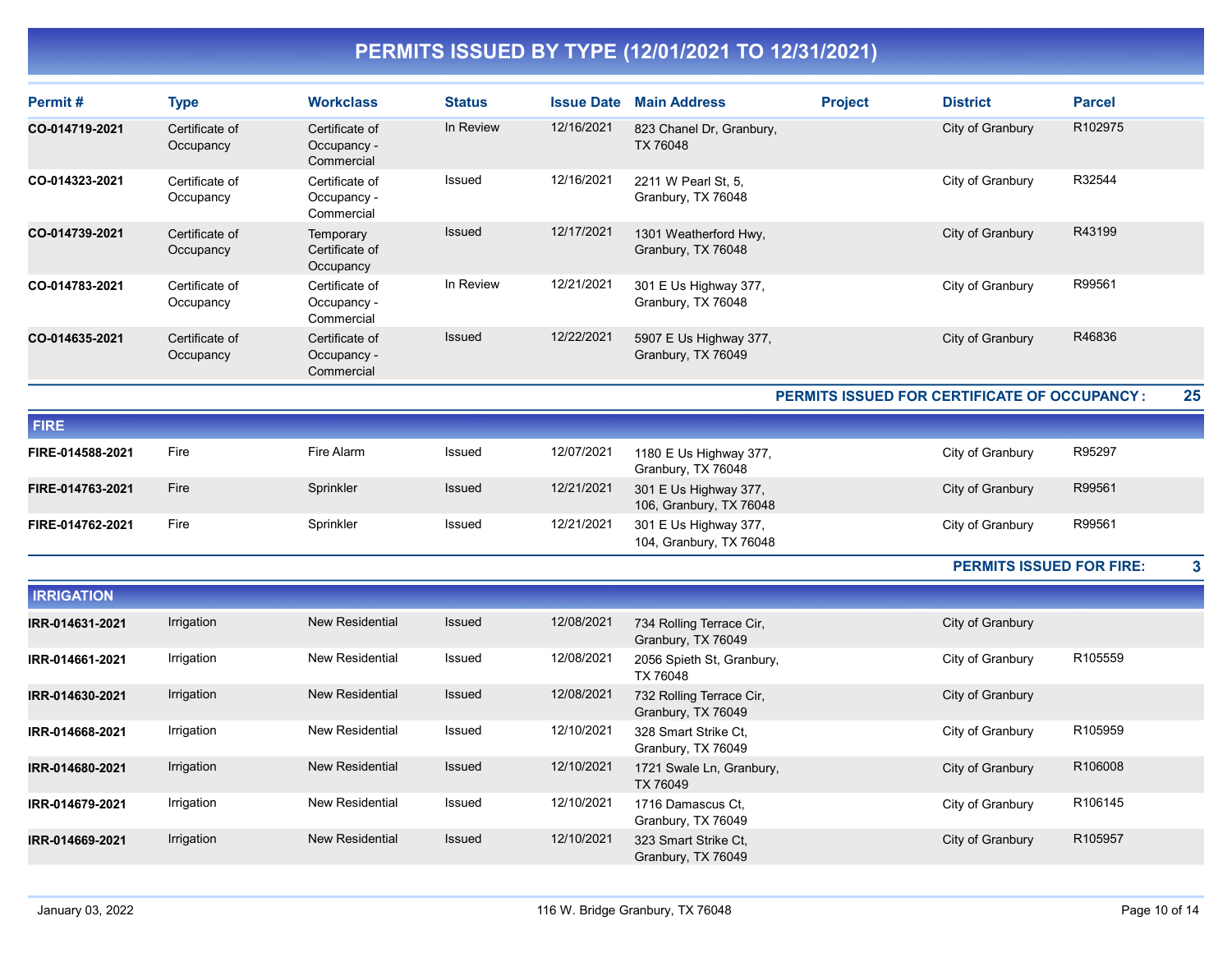| Permit#         | <b>Type</b> | <b>Workclass</b>       | <b>Status</b> | <b>Issue Date</b> | <b>Main Address</b>                            | <b>Project</b> | <b>District</b>  | <b>Parcel</b> |
|-----------------|-------------|------------------------|---------------|-------------------|------------------------------------------------|----------------|------------------|---------------|
| IRR-014667-2021 | Irrigation  | New Residential        | Issued        | 12/10/2021        | 327 Smart Strike Ct.<br>Granbury, TX 76048     |                | City of Granbury | R105958       |
| IRR-014681-2021 | Irrigation  | <b>New Residential</b> | Issued        | 12/10/2021        | 1717 Damascus Ct.<br>Granbury, TX 76049        |                | City of Granbury | R106143       |
| IRR-014706-2021 | Irrigation  | <b>New Commercial</b>  | Issued        | 12/14/2021        | 4601 E Us Highway 377,<br>Granbury, TX 76049   |                | City of Granbury | R105873       |
| IRR-014731-2021 | Irrigation  | <b>New Residential</b> | Issued        | 12/17/2021        | 1025 Anna Cir, Granbury,<br>TX 76048           |                | City of Granbury | R104259       |
| IRR-014726-2021 | Irrigation  | New Residential        | Issued        | 12/30/2021        | 4011 Gallivant Dr.<br>Granbury, TX 76049       |                | City of Granbury |               |
| IRR-014750-2021 | Irrigation  | <b>New Residential</b> | <b>Issued</b> | 12/30/2021        | 700 Rolling Terrace Cir,<br>Granbury, TX 76049 |                | City of Granbury |               |
| IRR-014749-2021 | Irrigation  | <b>New Residential</b> | Issued        | 12/30/2021        | 707 Rolling Terrace Cir,<br>Granbury, TX 76049 |                | City of Granbury |               |
| IRR-014752-2021 | Irrigation  | <b>New Residential</b> | <b>Issued</b> | 12/30/2021        | 704 Rolling Terrace Cir,<br>Granbury, TX 76049 |                | City of Granbury |               |
| IRR-014748-2021 | Irrigation  | New Residential        | Issued        | 12/30/2021        | 705 Rolling Terrace Cir,<br>Granbury, TX 76049 |                | City of Granbury |               |
| IRR-014751-2021 | Irrigation  | <b>New Residential</b> | <b>Issued</b> | 12/30/2021        | 702 Rolling Terrace Cir,<br>Granbury, TX 76049 |                | City of Granbury |               |
| IRR-014747-2021 | Irrigation  | New Residential        | Issued        | 12/30/2021        | 703 Rolling Terrace Cir,<br>Granbury, TX 76049 |                | City of Granbury |               |
| IRR-014753-2021 | Irrigation  | <b>New Residential</b> | <b>Issued</b> | 12/30/2021        | 706 Rolling Terrace Cir,<br>Granbury, TX 76049 |                | City of Granbury |               |

#### PERMITS ISSUED FOR IRRIGATION: 19

| <b>RIGHT OF WAY</b> |              |                              |        |            |                                             |                  |
|---------------------|--------------|------------------------------|--------|------------|---------------------------------------------|------------------|
| ROW-014652-2021     | Right of Way | Right of Way<br>Construction | Issued | 12/06/2021 | 1115 Mallard, Granbury, TX<br>76048         | City of Granbury |
| ROW-014576-2021     | Right of Way | Right of Way<br>Construction | Issued | 12/06/2021 | 401 Fowler Dr. Granbury,<br>TX 76048        | City of Granbury |
| ROW-014575-2021     | Right of Way | Right of Way<br>Construction | Issued | 12/06/2021 | 1470 E Highway 377,<br>Granbury, TX 76048   | City of Granbury |
| ROW-014573-2021     | Right of Way | Right of Way<br>Construction | Issued | 12/06/2021 | 2088 Spieth St. Granbury,<br>TX 76048       | City of Granbury |
| ROW-014263-2021     | Right of Way | Right of Way<br>Construction | Issued | 12/06/2021 | 2051 Spieth St, Granbury,<br>TX 76049       | City of Granbury |
| ROW-014577-2021     | Right of Way | Right of Way<br>Construction | Issued | 12/06/2021 | 209 Johnson St, Granbury,<br>TX 76048       | City of Granbury |
| ROW-014607-2021     | Right of Way | Right of Way<br>Construction | Issued | 12/08/2021 | N Brazos & Bridge St.<br>Granbury, TX 76048 | City of Granbury |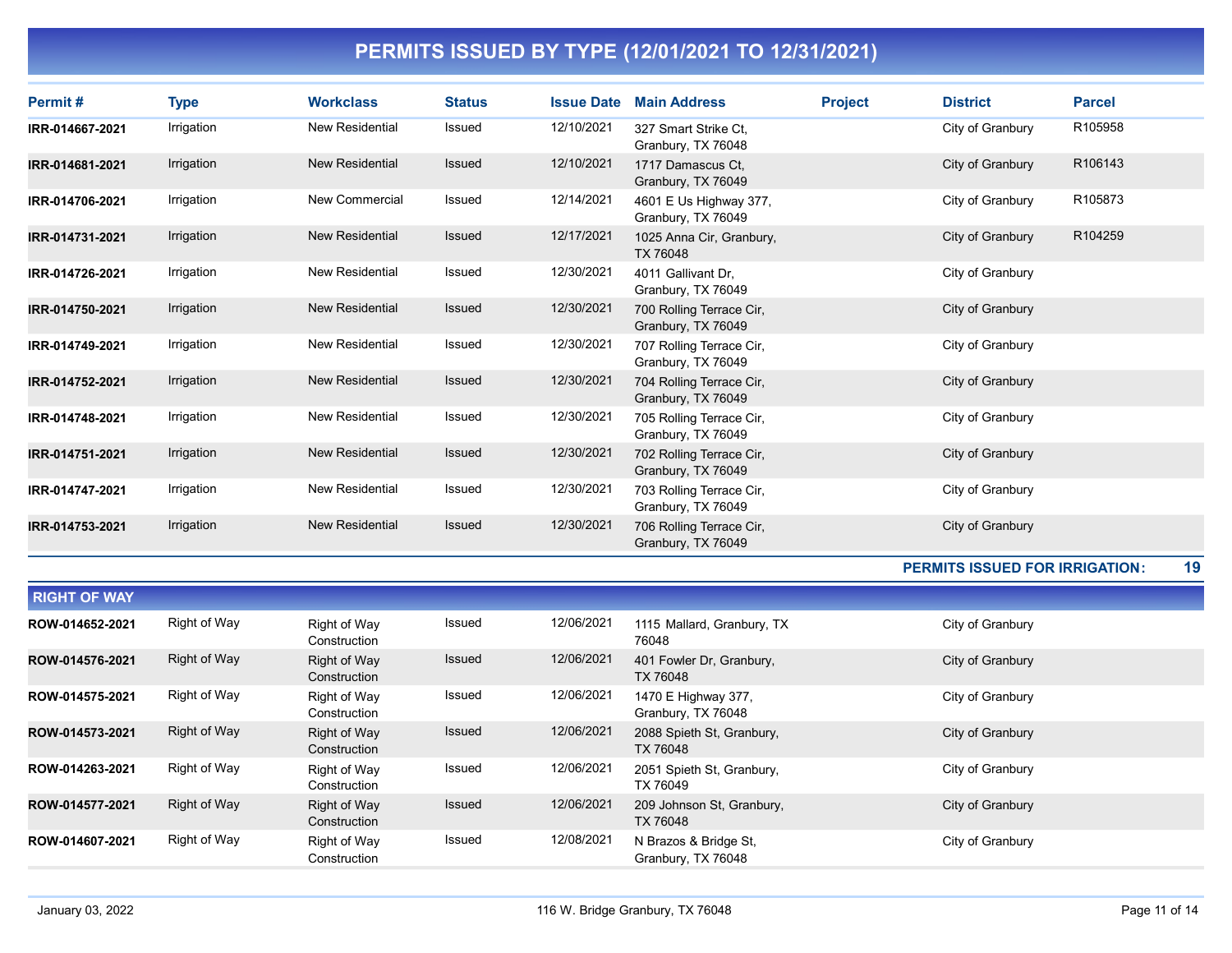| Permit#         | <b>Type</b>         | <b>Workclass</b>             | <b>Status</b> | <b>Issue Date</b> | <b>Main Address</b>                                             | <b>Project</b> | <b>District</b>  | <b>Parcel</b> |
|-----------------|---------------------|------------------------------|---------------|-------------------|-----------------------------------------------------------------|----------------|------------------|---------------|
| ROW-014584-2021 | Right of Way        | Right of Way<br>Construction | <b>Issued</b> | 12/08/2021        | West Pearl Street & North<br>Park Street, Granbury, TX<br>76048 |                | City of Granbury |               |
| ROW-014665-2021 | Right of Way        | Right of Way<br>Construction | Issued        | 12/08/2021        | 1204 Catalina Bay Blvd,<br>Granbury, TX 76048                   |                | City of Granbury | R95587        |
| ROW-014663-2021 | Right of Way        | Right of Way<br>Construction | Issued        | 12/08/2021        | 1001 Mickelson Dr.<br>Granbury, TX 76048                        |                | City of Granbury |               |
| ROW-014684-2021 | Right of Way        | Right of Way<br>Construction | Issued        | 12/10/2021        | 2701 Hideway Bay Ct,<br>Granbury, TX 76048                      |                | City of Granbury |               |
| ROW-014710-2021 | Right of Way        | Right of Way<br>Construction | <b>Issued</b> | 12/15/2021        | 1429 N Plaza Dr, Granbury,<br>TX 76048                          |                | City of Granbury | R32614        |
| ROW-014728-2021 | Right of Way        | Right of Way<br>Construction | Issued        | 12/16/2021        | 5561 N Gate Rd, Granbury,<br>TX 76048                           |                | City of Granbury |               |
| ROW-014745-2021 | Right of Way        | Right of Way<br>Construction | <b>Issued</b> | 12/20/2021        | 530 N Crockett St.<br>Granbury, TX 76048                        |                | City of Granbury | R36711        |
| ROW-014777-2021 | Right of Way        | Right of Way<br>Construction | Issued        | 12/21/2021        | 2413 Vineyard Dr,<br>Granbury, TX 76048                         |                | City of Granbury |               |
| ROW-014787-2021 | Right of Way        | Right of Way<br>Construction | Issued        | 12/22/2021        | 1101 E Us Highway 377,<br>Granbury, TX 76048                    |                | City of Granbury | R98399        |
| ROW-014794-2021 | Right of Way        | Right of Way<br>Construction | Issued        | 12/22/2021        | 1005 Avalon Ct, Granury,<br>TX 76048                            |                | City of Granbury |               |
| ROW-014790-2021 | <b>Right of Way</b> | Right of Way<br>Construction | Issued        | 12/22/2021        | 301 E Us Highway 377,<br>Granbury, TX 76048                     |                | City of Granbury | R99561        |

#### PERMITS ISSUED FOR RIGHT OF WAY : 18

| <b>SIGN</b>       |      |                                                        |               |            |                                            |                  |                    |
|-------------------|------|--------------------------------------------------------|---------------|------------|--------------------------------------------|------------------|--------------------|
| SIGN-014606-2021  | Sign | Banner/ Flags                                          | Issued        | 12/07/2021 | 103 Corporate Dr.<br>Granbury, TX 76049    | City of Granbury | R <sub>12200</sub> |
| SIGN-014623-2021  | Sign | Menu & Message<br>Board, Canopy,<br>Mural, Window, etc | Issued        | 12/07/2021 | 3014 Fall Creek Hwy,<br>Granbury, TX 76049 | City of Granbury | R43796             |
| SIGN-014460-2021* | Sign | <b>Wall Mounted</b>                                    | Issued        | 12/07/2021 | 102 N Houston St.<br>Granbury, TX 76048    | City of Granbury | R36626             |
| SIGN-014624-2021  | Sign | Menu & Message<br>Board, Canopy,<br>Mural, Window, etc | Issued        | 12/07/2021 | 3014 Fall Creek Hwy,<br>Granbury, TX 76049 | City of Granbury | R43796             |
| SIGN-014462-2021* | Sign | Other                                                  | Issued        | 12/07/2021 | 102 N Houston St.<br>Granbury, TX 76048    | City of Granbury | R36626             |
| SIGN-014461-2021  | Sign | Other                                                  | <b>Issued</b> | 12/07/2021 | 102 N Houston St.<br>Granbury, TX 76048    | City of Granbury | R36621             |
| SIGN-014622-2021  | Sign | Monument                                               | Issued        | 12/07/2021 | 3014 Fall Creek Hwy,<br>Granbury, TX 76049 | City of Granbury | R43796             |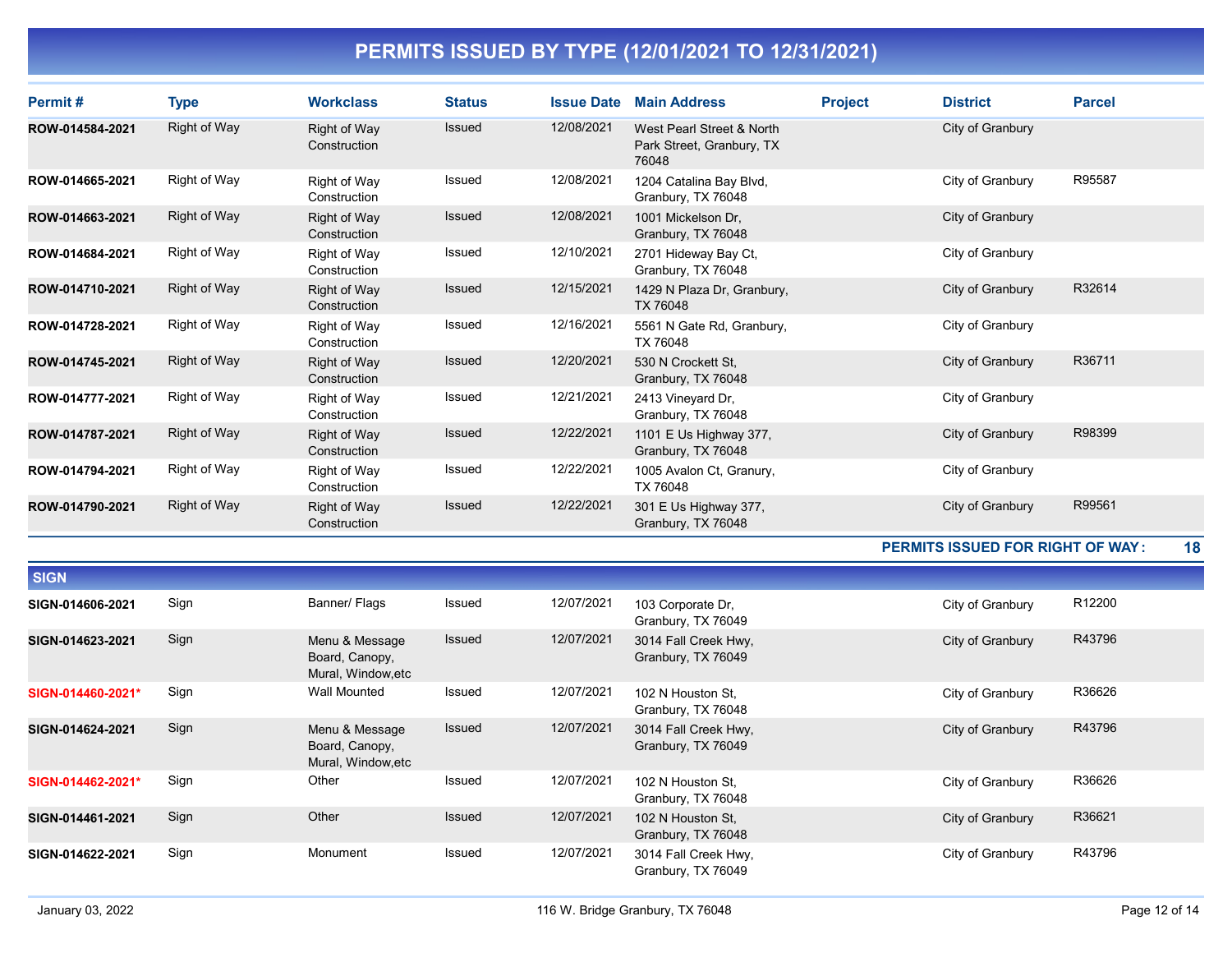| Permit#          | <b>Type</b> | <b>Workclass</b>                                       | <b>Status</b> | <b>Issue Date</b> | <b>Main Address</b>                          | <b>Project</b> | <b>District</b>  | <b>Parcel</b> |
|------------------|-------------|--------------------------------------------------------|---------------|-------------------|----------------------------------------------|----------------|------------------|---------------|
| SIGN-014625-2021 | Sign        | Menu & Message<br>Board, Canopy,<br>Mural, Window, etc | <b>Issued</b> | 12/07/2021        | 3014 Fall Creek Hwy,<br>Granbury, TX 76049   |                | City of Granbury | R43796        |
| SIGN-014658-2021 | Sign        | Monument                                               | Issued        | 12/10/2021        | 510 E Ewell, Granbury, TX<br>76048           |                | City of Granbury |               |
| SIGN-014691-2021 | Sign        | <b>Wall Mounted</b>                                    | <b>Issued</b> | 12/14/2021        | 911 E Us Highway 377,<br>Granbury, TX 76048  |                | City of Granbury | R38684        |
| SIGN-014698-2021 | Sign        | <b>Wall Mounted</b>                                    | Issued        | 12/15/2021        | 735 E Us Highway 377,<br>Granbury, TX 76048  |                | City of Granbury | R38913        |
| SIGN-014700-2021 | Sign        | <b>Wall Mounted</b>                                    | <b>Issued</b> | 12/15/2021        | 735 E Us Highway 377,<br>Granbury, TX 76048  |                | City of Granbury | R38913        |
| SIGN-014699-2021 | Sign        | <b>Wall Mounted</b>                                    | Issued        | 12/15/2021        | 735 E Us Highway 377,<br>Granbury, TX 76048  |                | City of Granbury | R38913        |
| SIGN-014693-2021 | Sign        | <b>Wall Mounted</b>                                    | Issued        | 12/15/2021        | 735 E Us Highway 377,<br>Granbury, TX 76048  |                | City of Granbury | R38913        |
| SIGN-014696-2021 | Sign        | <b>Wall Mounted</b>                                    | Issued        | 12/15/2021        | 735 E Us Highway 377,<br>Granbury, TX 76048  |                | City of Granbury | R38913        |
| SIGN-014701-2021 | Sign        | <b>Wall Mounted</b>                                    | Issued        | 12/15/2021        | 735 E Us Highway 377,<br>Granbury, TX 76048  |                | City of Granbury | R38913        |
| SIGN-014694-2021 | Sign        | <b>Wall Mounted</b>                                    | Issued        | 12/15/2021        | 735 E Us Highway 377,<br>Granbury, TX 76048  |                | City of Granbury | R38913        |
| SIGN-014779-2021 | Sign        | Banner/ Flags                                          | Issued        | 12/21/2021        | 1300 S Morgan St.<br>Granbury, TX 76048      |                | City of Granbury |               |
| SIGN-014695-2021 | Sign        | <b>Wall Mounted</b>                                    | <b>Issued</b> | 12/27/2021        | 5100 E Us Highway 377,<br>Granbury, TX 76049 |                | City of Granbury | R100093       |
| SIGN-014702-2021 | Sign        | Other                                                  | Issued        | 12/27/2021        | 5100 E Us Highway 377,<br>Granbury, TX 76049 |                | City of Granbury | R100093       |
| SIGN-014703-2021 | Sign        | Other                                                  | Issued        | 12/27/2021        | 5110 E Us Highway 377,<br>Granbury, TX 76049 |                | City of Granbury | R100094       |
| SIGN-014692-2021 | Sign        | <b>Wall Mounted</b>                                    | <b>Issued</b> | 12/27/2021        | 5100 E Us Highway 377,<br>Granbury, TX 76049 |                | City of Granbury | R100093       |
| SIGN-014697-2021 | Sign        | <b>Wall Mounted</b>                                    | Issued        | 12/27/2021        | 5100 E Us Highway 377,<br>Granbury, TX 76049 |                | City of Granbury | R100093       |

PERMITS ISSUED FOR SIGN: 23

| <b>SPECIAL EVENT</b> |                      |               |         |            |                                              |                  |        |
|----------------------|----------------------|---------------|---------|------------|----------------------------------------------|------------------|--------|
| SPEC-014627-2021*    | <b>Special Event</b> | Garage Sale   | Expired | 12/03/2021 | 911 W Pearl St, Granbury,<br><b>TX 76048</b> | City of Granbury | R37028 |
| SPEC-014608-2021*    | <b>Special Event</b> | Parade/ Event | Expired | 12/07/2021 | 100 E Pearl St, Granbury,<br>TX 76048        | City of Granbury |        |
| SPEC-014673-2021*    | <b>Special Event</b> | Garage Sale   | Expired | 12/09/2021 | 1225 N Meadows Dr.<br>Granbury, TX 76048     | City of Granbury | R37155 |